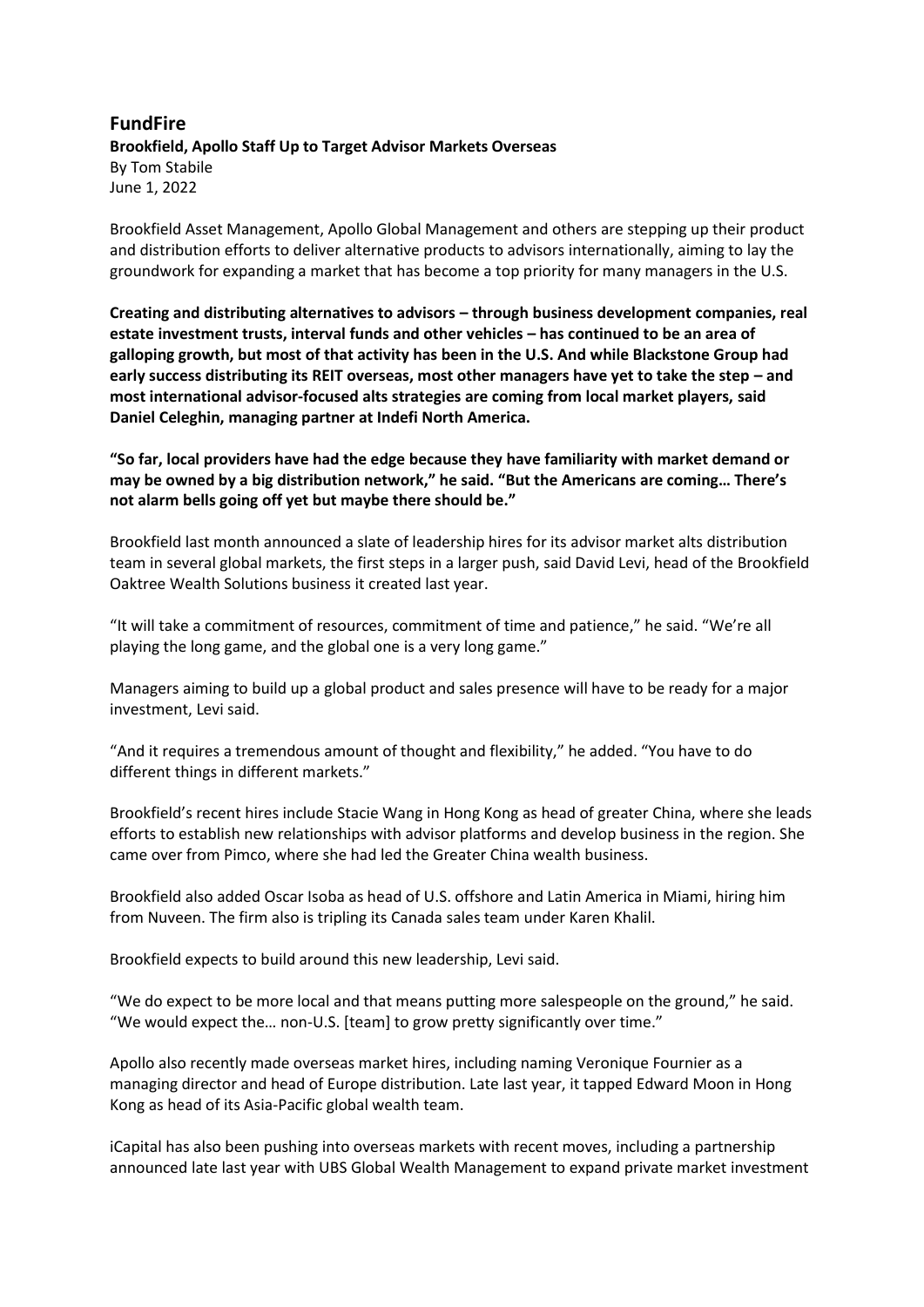distribution to advisors in its major financial centers, such as Switzerland, Hong Kong and Singapore.

**For managers to succeed in their overseas efforts, product development will be part of the puzzle, Celeghin said. While many allocations in Europe are likely to go into locally built strategies investing in home markets, where it may be harder to compete with established players, U.S. managers may have an edge in building regional, cross-border products that could be popular with investors, he said.**

**"We expect to see fund launches in these regional funds," he said. "U.S. based platforms for the most part have existing, mature, scaled businesses on the deals sourcing side for private equity and in some cases for credit for their institutional clients."**

**Many local market players in European countries usually invest in their own backyards and perhaps a second country, Celeghin said.**

**"There are far less of these regional teams at scale owned by European managers," he said. "American products could become a more existential threat."**

Brookfield is expecting to start with four flagship products for the advisor market, including its REIT, BDC, diversified credit interval fund and a soon-to-be-launched infrastructure strategy, Levi said. But it will likely end up customizing those strategies, whether by currency denomination or investment makeup, for specific markets in collaboration with key advisor platform and private banking partners, he said.

"We have those building blocks," he said.

Another key element for distribution success will be having ample sales and distribution support staff available, Levi said. That's in part because the model has shifted in Europe and Asia in the last few years from a largely "home office"-focused sale to one requiring more support for advisors in the field, he said.

"Today, it's becoming more like the U.S., a sale that requires a lot of education support, thought leadership and training," he said.

**But expanding overseas also carries risk for U.S. managers, including around how they execute distribution strategies, Celeghin said.**

**"The speed of decision-making will be a challenge for the American groups," he said. "You need people near to the ground in the time zone who are empowered to make decisions, to make the call on the frictions that come up around legal and compliance."**

**That means hiring local teams, Celeghin added.**

**"They will have to staff up not just the sales team but also the distribution support team in each of those time zones and in all the languages represented – the legal, marketing, technology, public relations," he said. "You can pull it off, but the complexities rise exponentially."**

U.S. managers will also have to build deeper relationships with European and Asian wealth management platforms and regulators, said Charlie von Moll, head of Europe at Bite Investments, a financial technology distribution platform.

"Strategically, the right call would be to strike up those relationships, and of course to do it in as